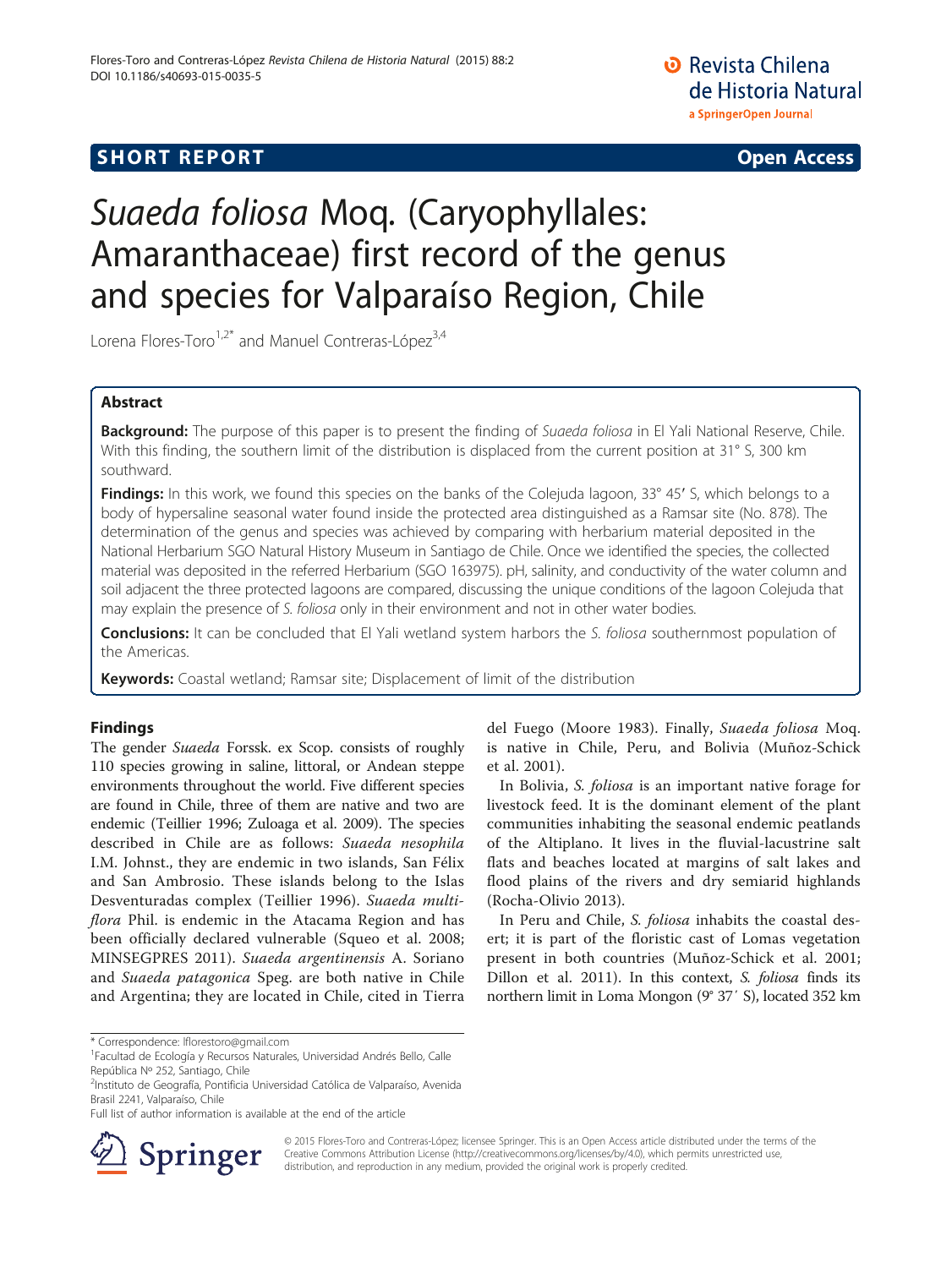<span id="page-1-0"></span>

north of Lima (Peru), and its southern limit known so far is 31° S, in Coquimbo Region, Limarí Province, Ovalle County (Marticorena et al. [2001](#page-2-0); Leiva-González et al. [2008;](#page-2-0) Zuloaga et al. [2009](#page-3-0)).

In this note, we present the finding of S. foliosa on the banks of the Colejuda lagoon (33° 45′ S to 71° 41′ W), located on the coast of the Santo Domingo County, San Antonio Province, Valparaíso Region (Figure 1). The Colejuda lagoon is one of the three bodies of water protected within El Yali National Reserve (EYNR), which is a Ramsar site of international significance (Fariña et al. [2012\)](#page-2-0).

## Material examined

CHILE; Atacama Region; Bahía Inglesa; 01-XI-1991; M. Muñoz, S. Teillier, I. Meza 123949 (SGO). CHILE;

Atacama Region; Road to Carrizal Bajo; 02-XI-1991; M. Muñoz, S. Teillier, I. Meza 123948 (SGO). CHILE; Atacama Region; km 556, Norte Llano Los Choros; 16- X-1992; M. Muñoz 131510 (SGO). CHILE; Coquimbo Region; Road located Eastward of Universidad Católica del Norte; 03-XI-1991; M. Muñoz, S. Teillier, I. Meza 123947 (SGO).

## New record

Between May and August 2014, samples of a particular species of plant were collected and photographed in the margins of Colejuda lagoon. Relevant taxonomic literature was used to ultimately determine that the sample belonged to the genus Suaeda. Subsequently, using an identification key to the recognized taxa of Suaeda occurring in Chile (Teillier [1996](#page-3-0)) and the SGO Herbarium

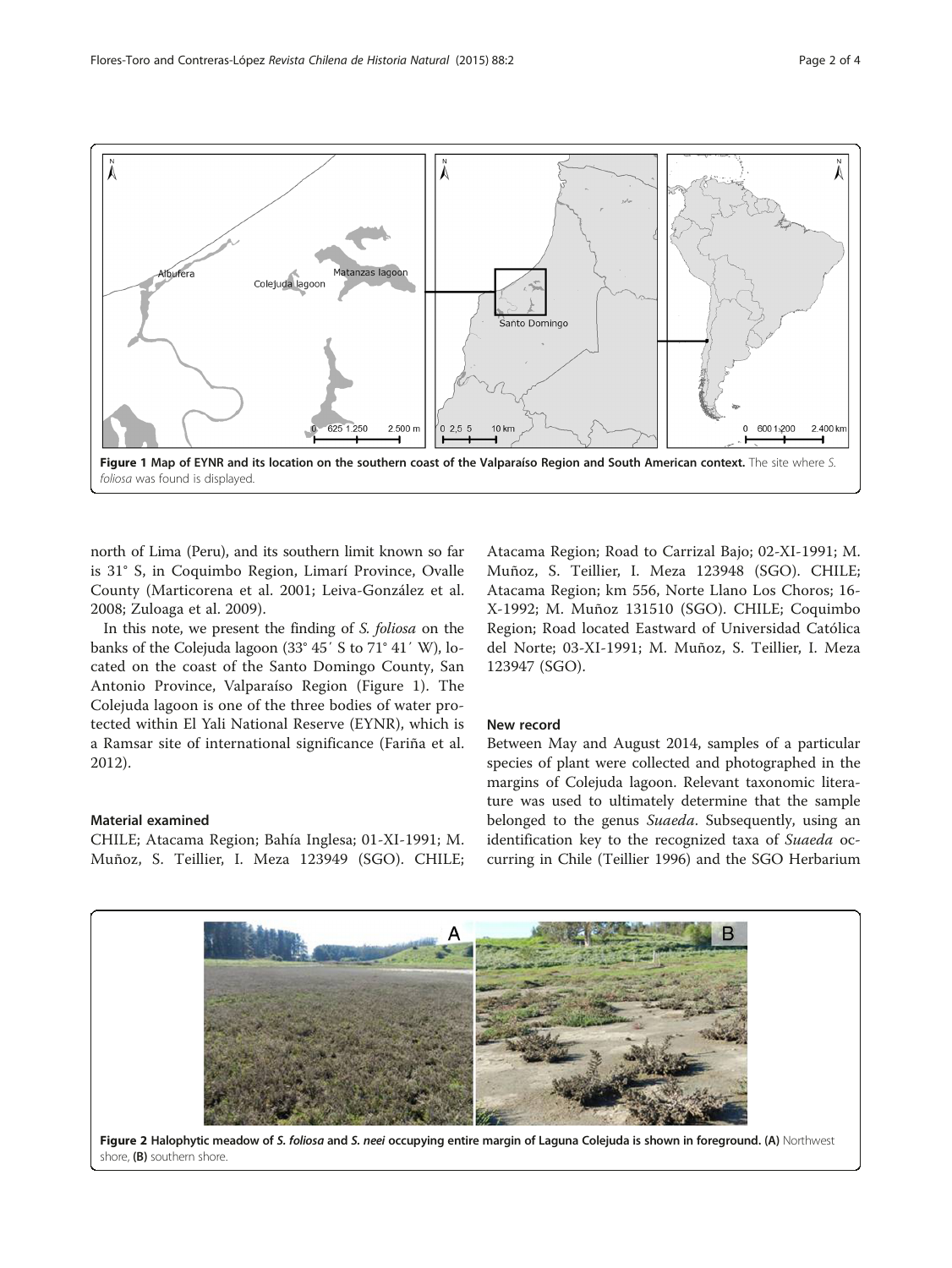Body of water

| <b>Abiotic factors</b>           | <b>body of water</b>      |                  |                 |                          |
|----------------------------------|---------------------------|------------------|-----------------|--------------------------|
|                                  | Albufera Lagoon           | Matanza Lagoon   | Colejuda Lagoon | Source                   |
| Surface                          | 16 hectares               | 190 hectares     | 20 hectares     | ÷                        |
| Height above mean sea level      | $\mathbf 0$               | 8 m              | 7 <sub>m</sub>  | Unpublished observations |
| Regime                           | Permanent littoral lagoon | Permanent lagoon | Seasonal lagoon |                          |
| pH of the water column           | 8.5 to 8.9                | 8.4 to 9.5       | 8.4 to 8.9      | Figueroa et al. (2009)   |
| pH soil                          | 7.4                       | 6.8 to 8.1       | 7.9             | Unpublished observations |
| Salinity of the water column     | 37                        | 5 to 12          | 151             | Unpublished observations |
| Conductivity of the water column | 65,700 to 65,800 mS/cm    | 8.990 mS/cm      | 183,000 mS/cm   | Figueroa et al. (2009)   |
| Conductivity of the soil         | 313 dS/cm                 | $216$ dS/cm      | 967 dS/cm       | Unpublished observations |

<span id="page-2-0"></span>Table 1 Comparison of the environmental conditions for the three protected lagoons of EYNR

at the National Museum of Natural History in Santiago de Chile, it was determined that the species collected corresponded to S. foliosa Moq., that belongs to the family Amaranthaceae. Once the species was identified, the collected material was deposited in the mentioned herbarium (SGO 163975).

S. foliosa as well as with Sarcocornia neei forms a ring of halophytic vegetation growing around the margins of Colejuda lagoon with a width ranging between 5 and 300 m (Figure [2\)](#page-1-0). In the lagoon Matanza, isolated communities with few individuals were recorded. However, in the other lagoon, 'Albufera', a ring of halophytic vegetation described by Fariña et al. (2009) was observed, but it contains no S. foliosa. This situation may be explained by the large differences among the abiotic factors of the three lagoons (see Table 1). In fact, high values of conductivity and salinity in the water column at Colejuda lagoon seem to maintain mesosaline conditions throughout all seasons of the year. In addition, our results appear to be consistent with the analysis of soil conductivity, which almost triples the records on the banks of the other water bodies (Table 1).

The uniqueness of the Colejuda lagoon with respect to the other two bodies of water is reflected in the parameters shown in Table 1. It is known that the complexity of this ecosystem is an expression of the variability and heterogeneity of the environmental conditions, in particular the hydrochemistry (Vidal-Abarca et al. [2011\)](#page-3-0). These conditions are favorable for the colonization of S. foliosa in Colejuda lagoon and also may explain the absence on the banks of the other nearby water bodies. This species thrives in soil with high levels of salt and metals (Rocha-Olivio [2013](#page-3-0)), as is the case of Colejuda lagoon.

The presence of *S. foliosa* in El Yali wetland system constitutes the first record of this species for the region of Valparaíso and allows extension of distributional ranges about 300 km south. Therefore, the EYNR

becomes the phytogeographical point of reference for hosting the southernmost population of S. foliosa in South America.

#### Competing interests

The authors declare that they have no competing interest.

#### Authors' contributions

MCL suggested vising the El Yali National Reserve. LFT found and identified the species, corroborated in the museum, and wrote the first manuscript. MCL enriched the discussion with pH data, conductivity, and salinity of water and soil. Both authors read and approved the final manuscript.

#### Acknowledgements

Fondo de Desarrollo Disciplinario de la Facultad de Ingeniería-UPLA, ParksCanada, MMA, CONAF, G. Rojas-Villegas, Herbario (SGO) enabled consultation to the collection Suaeda. C Mizobe, H. Gallardo, I. Velásquez, J. Meza, V. Meza, P. Huerta, E. Brito, P. Winckler, E. Quiroga, and M. Guevara are also acknowledged.

#### Author details

<sup>1</sup> Facultad de Ecología y Recursos Naturales, Universidad Andrés Bello, Calle República Nº 252, Santiago, Chile. <sup>2</sup>Instituto de Geografía, Pontificia Universidad Católica de Valparaíso, Avenida Brasil 2241, Valparaíso, Chile. 3 Facultad de Ingeniería, Universidad de Playa Ancha, Av. Carvallo 270, Valparaíso, Chile. <sup>4</sup>Centro de Estudios Avanzados, Universidad de Playa Ancha, Traslaviña 450, Viña del Mar, Chile.

### Received: 14 October 2014 Accepted: 16 January 2015 Published online: 30 January 2015

#### References

- Dillon M, Leiva-González S, Zapata-Cruz M, Lezama-Asencio P, Quipuscoa-Silvestre V (2011) Floristic checklist of the Peruvian lomas formations. Arnaldoa 18(1):07–32
- Fariña JM, Silliman BR, Bertness MD (2009) Can conservation biologists rely on established community structure rules to manage novel systems? … Not in salt marshes. Ecol Appl 19(2):413–422. doi:10.1890/07-1000.1
- Fariña JM, Bertness MD, Silliman B, Aragoneses N, Gayo E (2012) Historia natural y patrones ecológicos del humedal costero El Yali, Chile Central. In: Fariña MJ, Camaño A (ed) Humedales costeros de Chile. Ediciones UC, Santiago de Chile
- Figueroa R, Suarez M, Andreu A, Ruiz V, Vidal-Abarca M (2009) Caracterización Ecológica de Humedales de la Zona Semiárida en Chile Central. Gayana (Concepc) 73(1):76–94. doi:10.4067/S0717-65382009000100011
- Leiva-González S, Zapata-Cruz M, Galloso-Bazán G, Lezama-Asencio P, Quipuscoa-Silvestre V, Dillon M (2008) Diversidad florística de la Loma Mongón, Provincia Casma, Departamento Ancash, Perú. Arnaldoa 15(1):45–62
- Marticorena C, Squeo FA, Arancio G, Muñoz M (2001) Catálogo de la flora vascular de la IV Región de Coquimbo. In: Squeo FA, Arancio G, Gutiérrez JR (ed) Libro Rojo de la flora nativa y de los Sitios prioritarios para su conservación: Región de Coquimbo. Ediciones Universidad de La Serena, La Serena